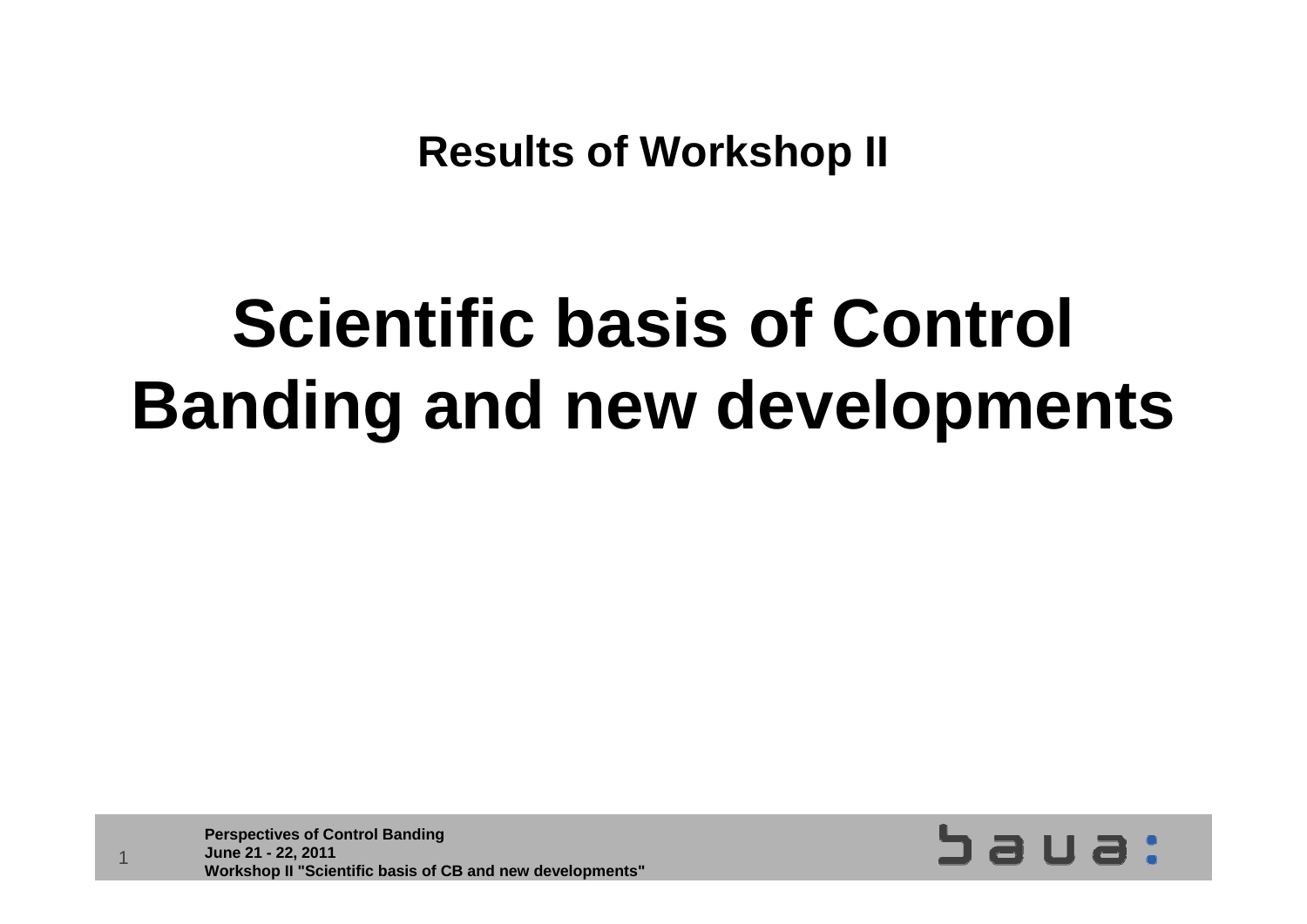## Starting point

Scientific basis CB tools could be based on:

- 1. Validity: sufficient discriminatory power and sufficiently but not overly – conservative
- 2. Reliability: do users come to the intended results?
- 3. Transparency
- Benefits of a uniform scientific basis of CB Tools:
	- Trust amongst the user group ("risk governance")
	- Clear focus future developments

**Perspectives of Control Banding June 21 - 22, 2011 Workshop II "Scientific basis of CB and new developments"**

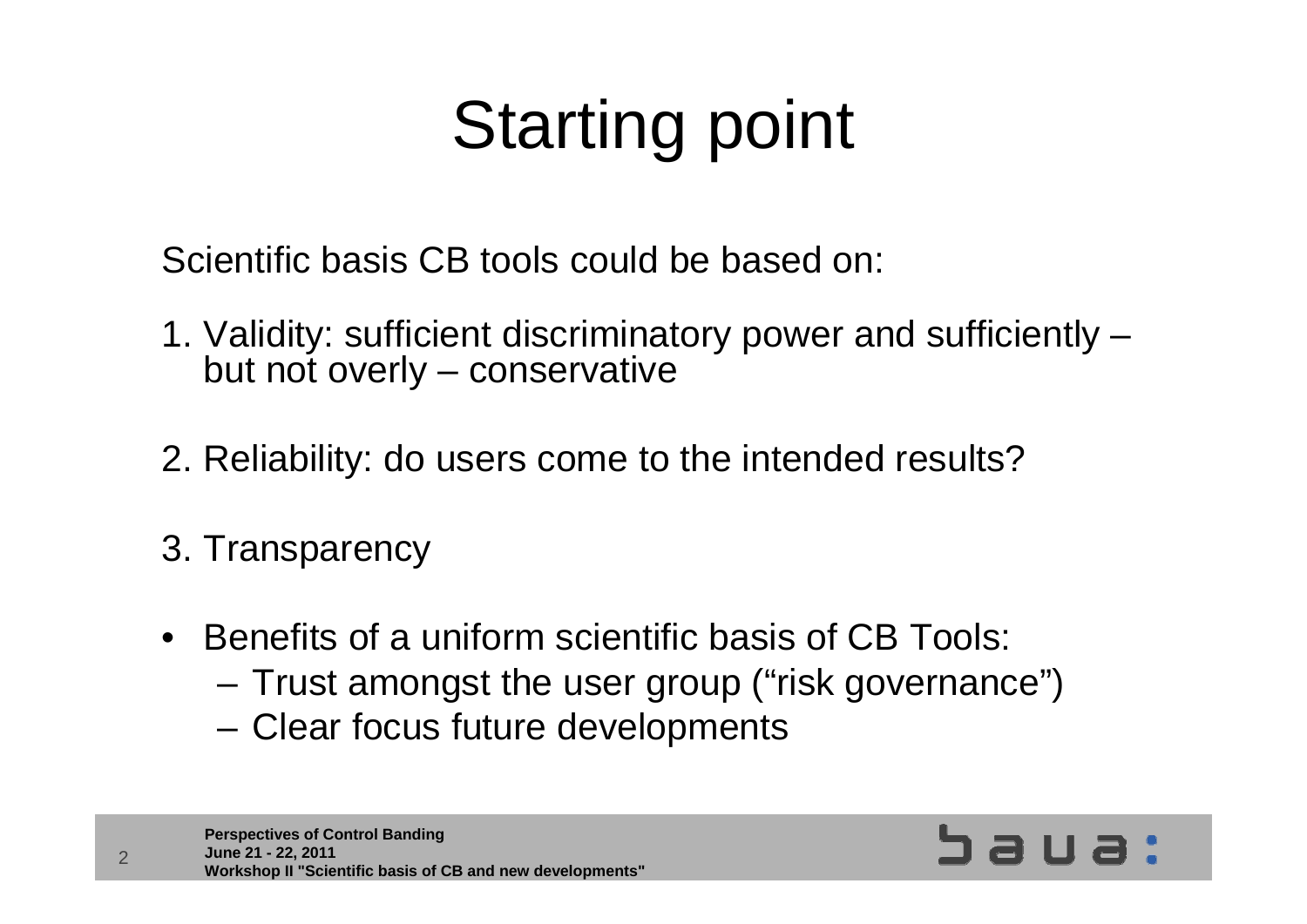### Focus on reliability and validity of

- 1. Hazard banding with R-phrases and H-phrases
- 2. Exposure modelling
- 3. Fire and explosion risks

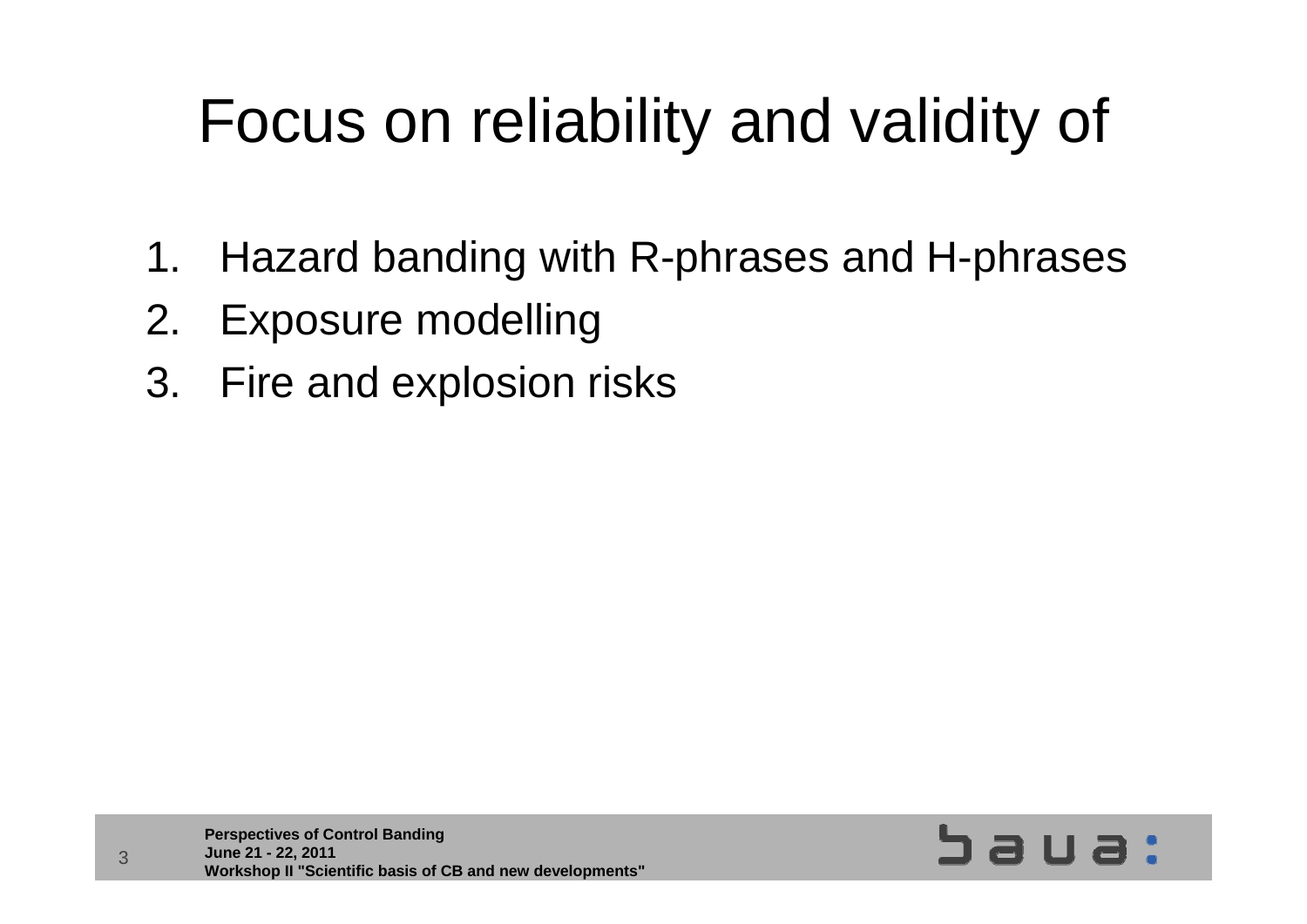## Hazard banding

- COSHH hazard banding scheme developed 20 years ago
	- Based on statistical evaluation of UK OELs
	- Same scheme used for CLP hazard phrases
	- DNELs are becoming available
- Validation can be done by comparing hazard bands with threshold values (eg OELs or DNELs)
	- BAUA study (semi-) available
- OELs are not DNELs

 $\Delta$ 

 Swedish study: OELs tend to be higher, because socio economic impact taken into account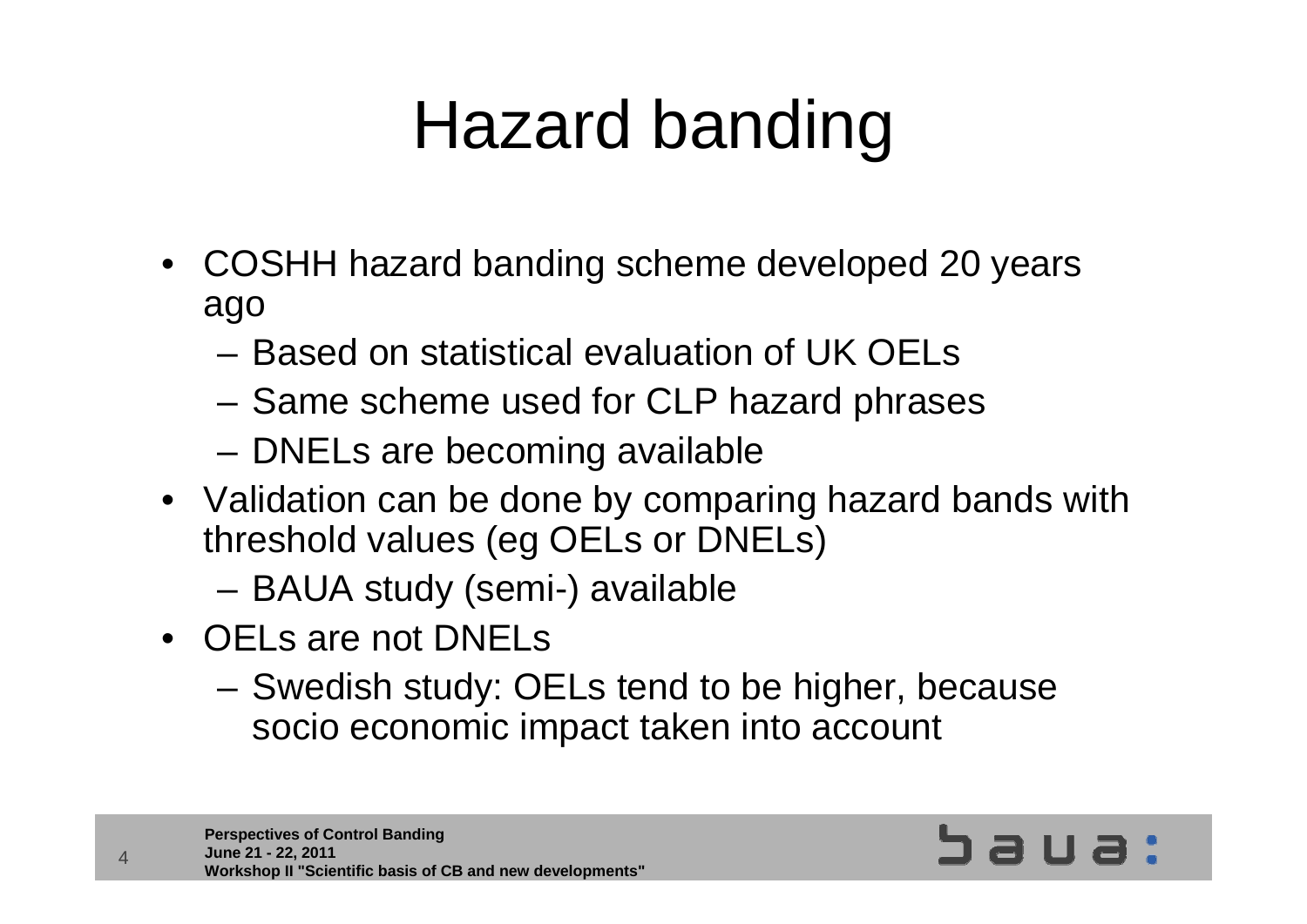### Hazard banding continued

- Problem: Currently lack of data on which the C&L of substances is based
	- –How reliable are H-phrases? Preparations?
	- Garbage in = garbage out
	- More tox data from REACH dossiers
	- Information on ECHA website
- What does this mean for CB tool users?
	- –Availability of information will be better
	- CB tool use might have difficulties interpreting
	- REACH info  $\rightarrow$  practical information (session 1)
	- – How to go from e-SDS exposure scenario to RA in the workplace?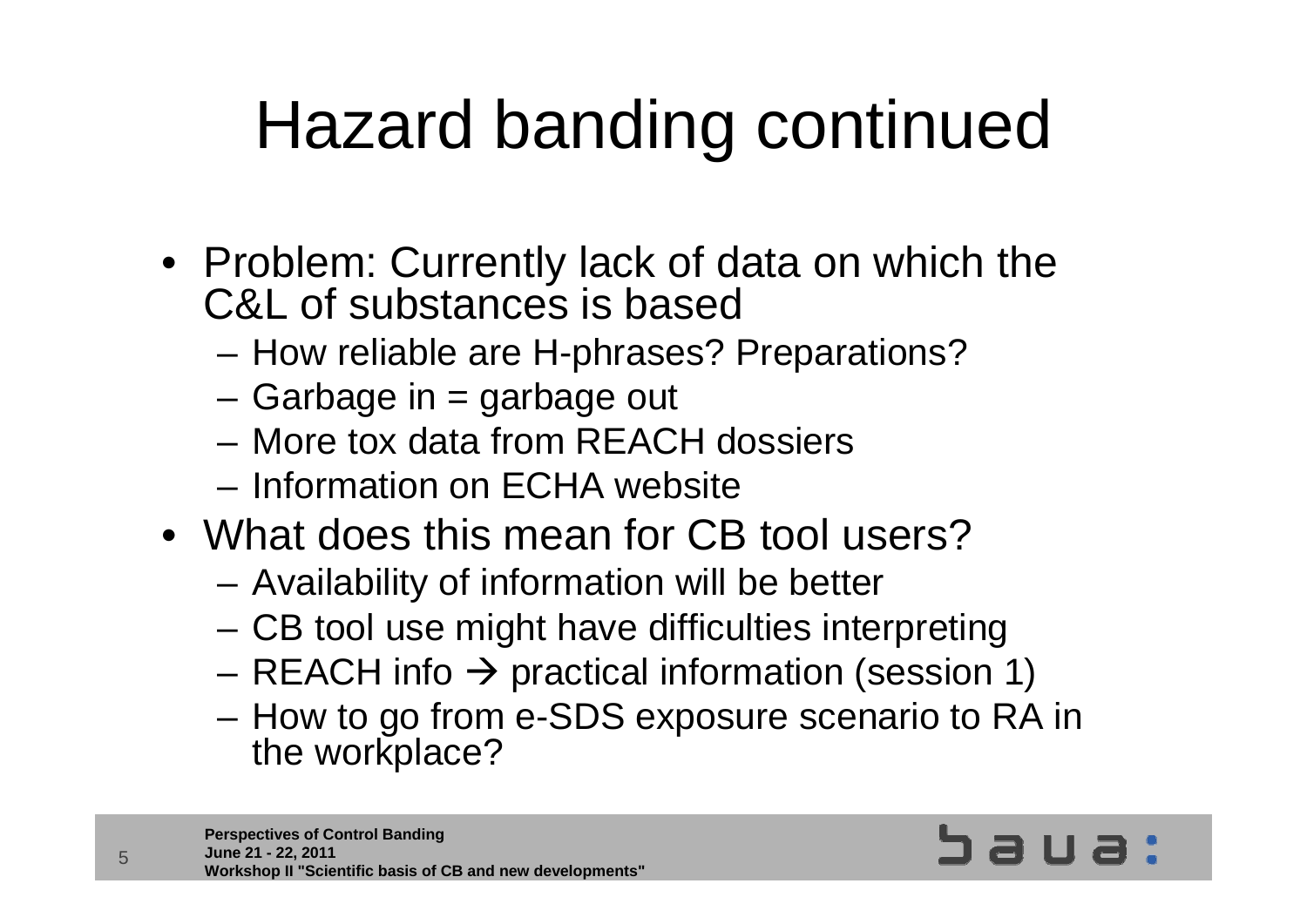#### Hazard banding recommendations

- Develop an idea how information from REACH can be used to upgrade the scientific basis of CB Tools
- More research needed on hazard banding in CB Tools

– Take into account differences OELs/DNELs

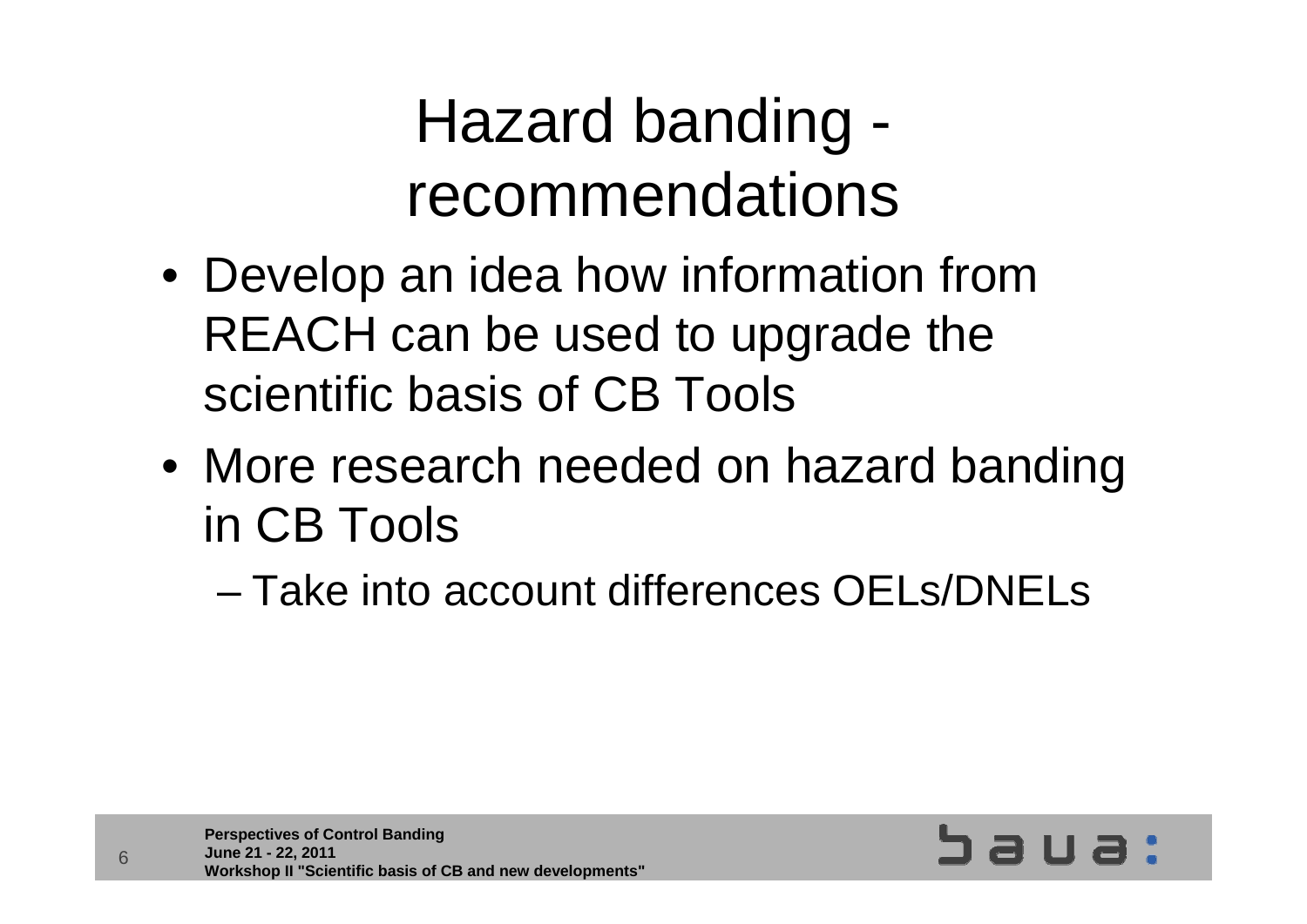### Exposure assessment

- The validity of the exposure predictions can be evaluated with measured data
- Substantial variance remains unexplained
- Use of upper limit in the exposure distribution important
- BAUA is putting tremendous effort in validation of Tier I models and Control Guidance Sheets
	- –In general CB works surprisingly good
	- –More validation activity needed
- Is the assessor the weakest link?
	- Especially when they have an interest

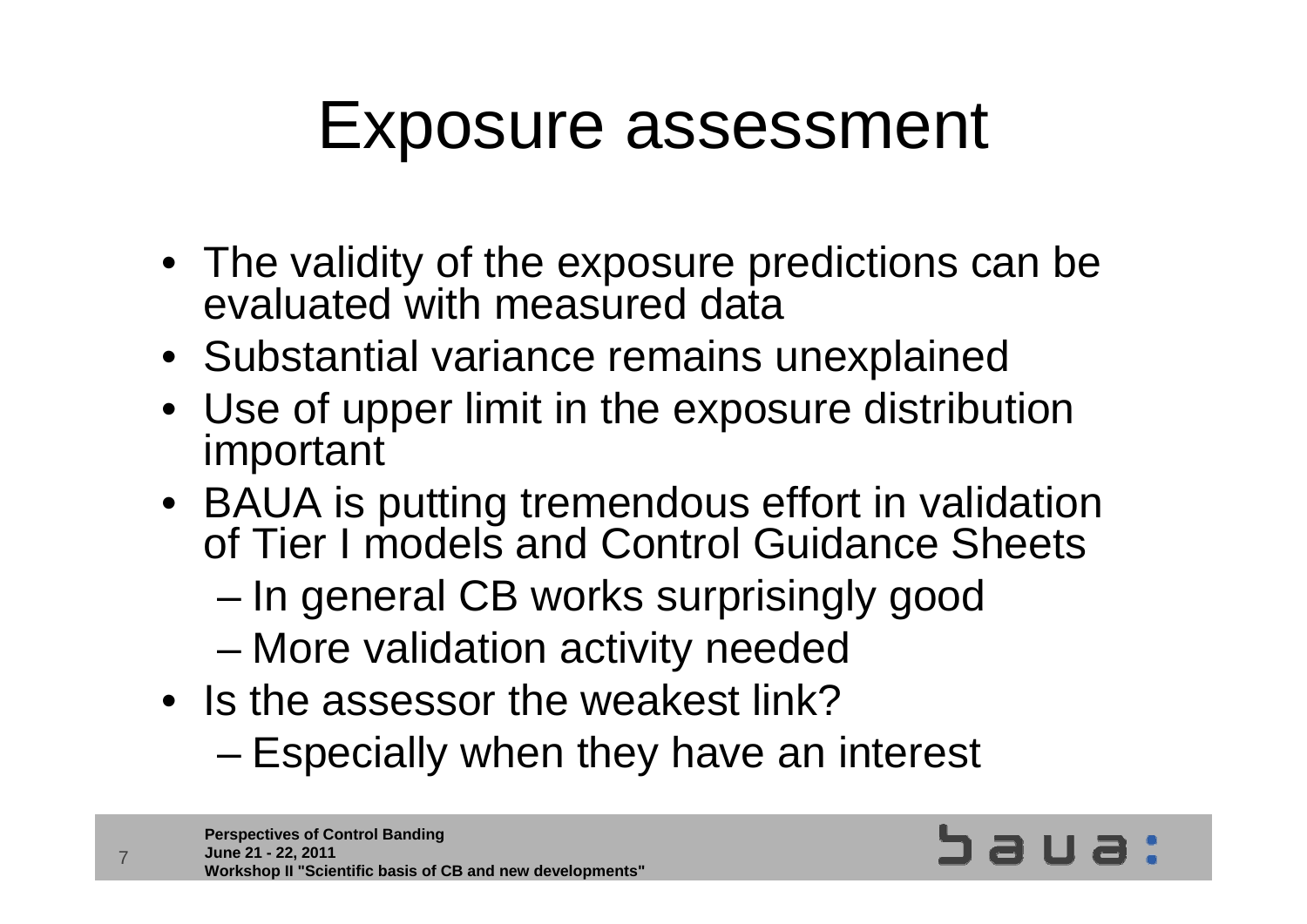### Exposure assessment cont.

- $\bullet\,$  Weak point = dustiness
	- Limited measurement methods available for quantification of dustiness
	- Often no information in e-SDS
	- – Perhaps develop a list with examples for chemical powders and solid objects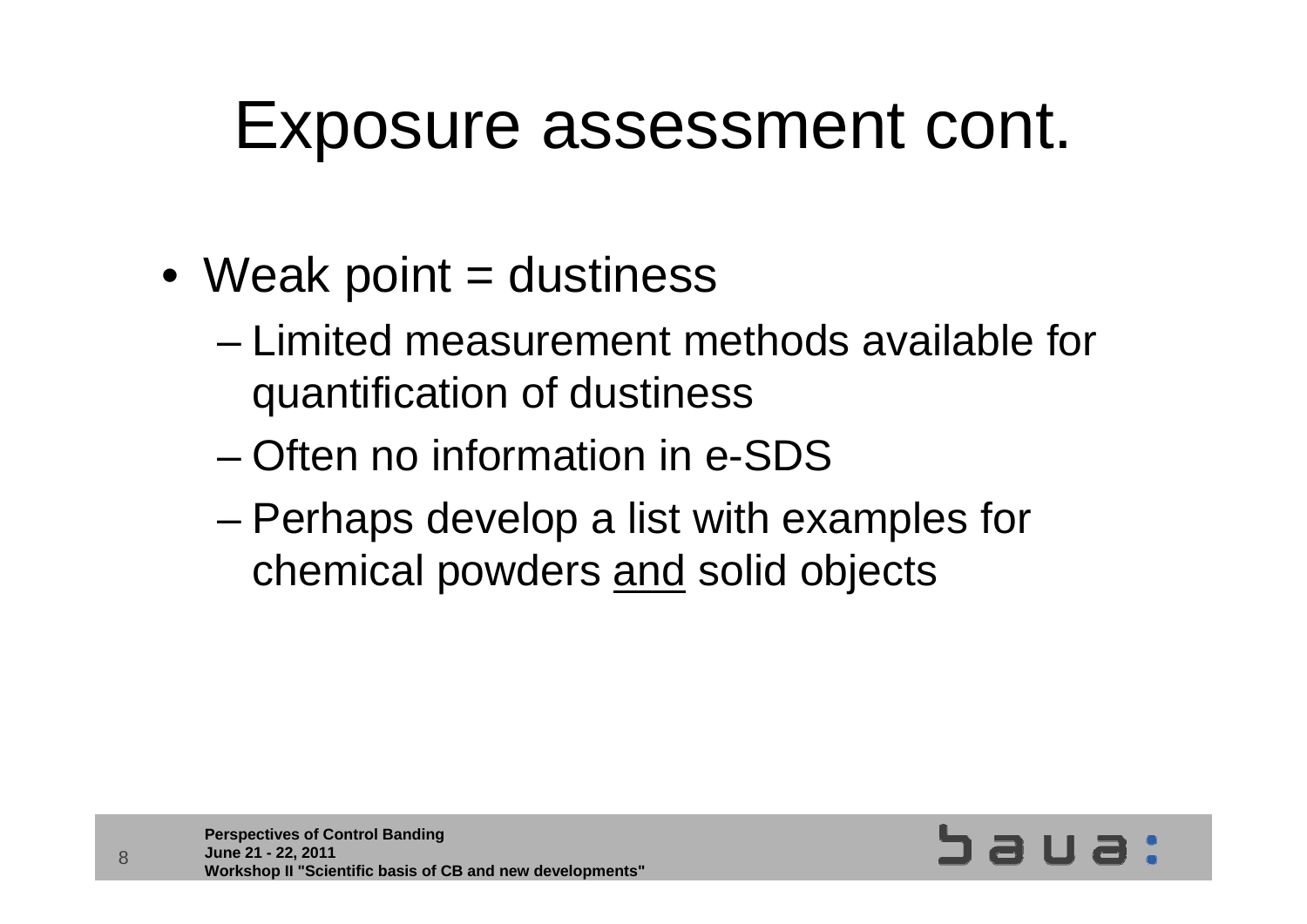### Exposure assessment cont. II

- Renewed focus needed on dermal exposure
	- –Very little measured data
	- –EMKG dermal not quantified
	- No validated measurement method available
- Possible solution is to focus on high exposure/high risk situations:
- Eg for liquids to focus on <u>low volatiles</u> with and without high air concentration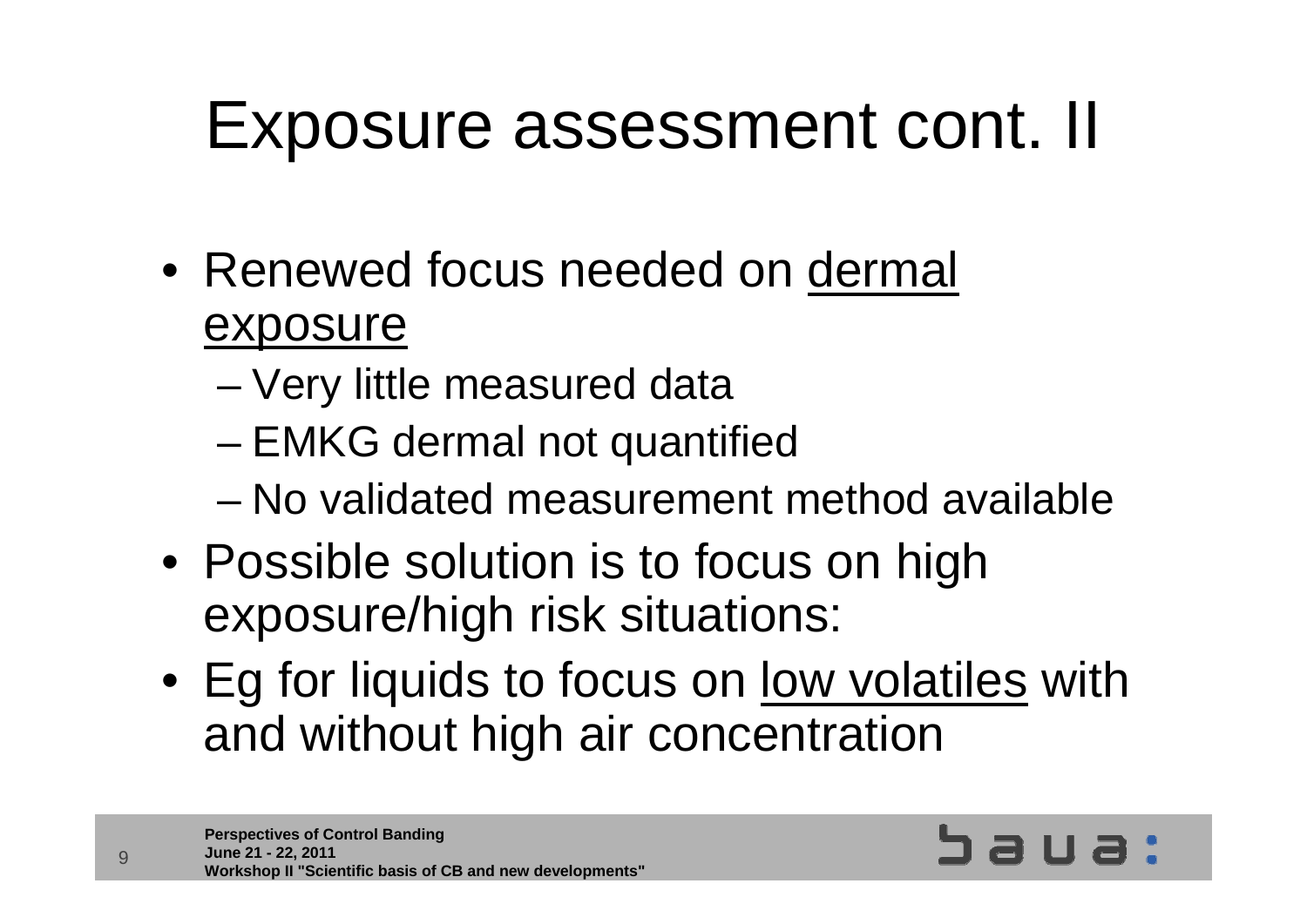#### Exposure – recommendations

- Focus needed on scientific basis dermal exposure
- Focus on quantification of dustiness of powders
- Strive for harmonisation
	- –E-team could be a good starting point
	- Join forces to agree on scientific basis
	- –Compare outcome of exposure models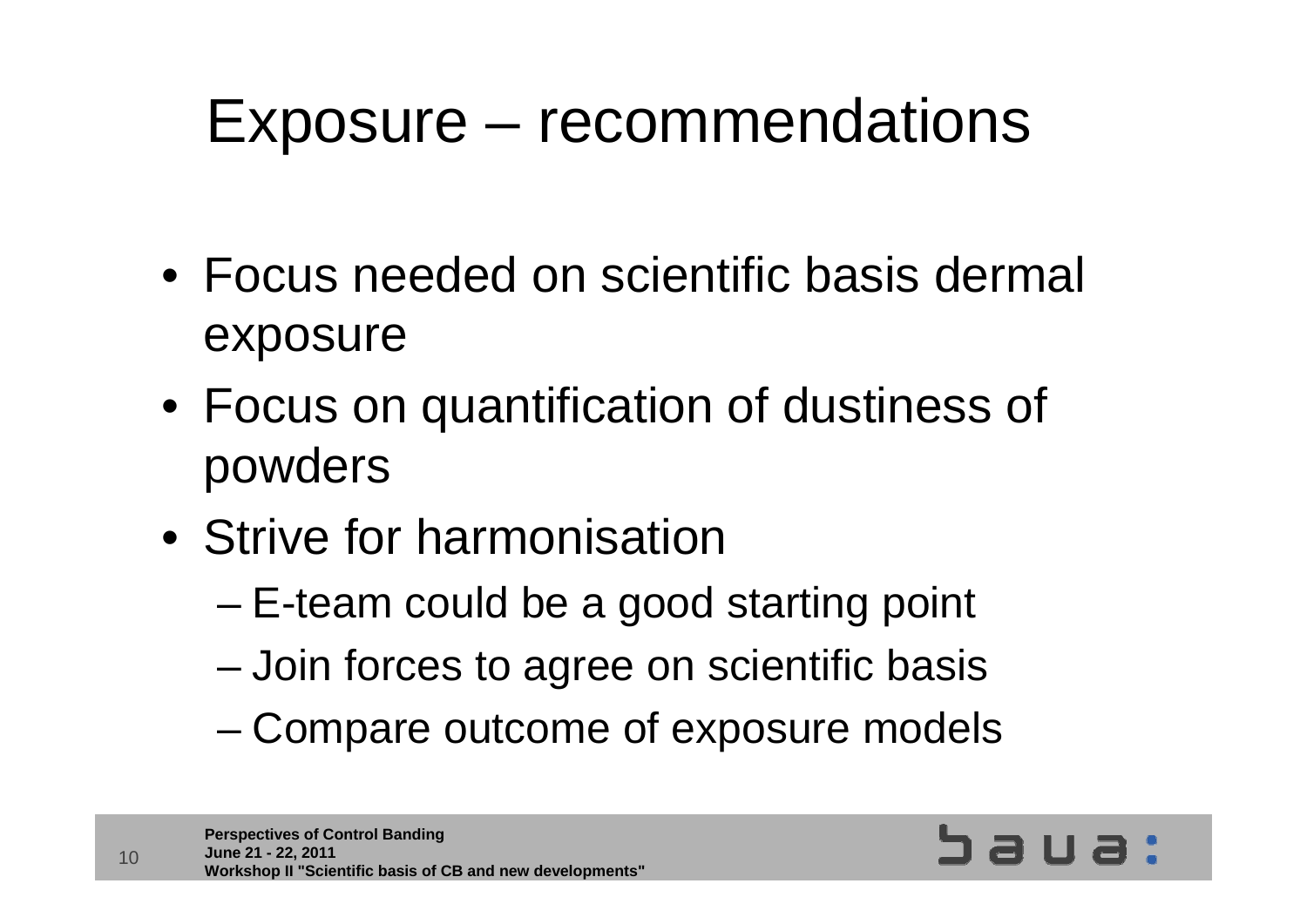### Fire and explosion risks

- New and interesting topic!
- Scientific basis: no clear view
- Compared to ind. Hygiene big safety factors
	- More control measures recommended than necessary?
	- –Many parameters in the Risk Assessment
	- – In practice: very limited information, especially on dusts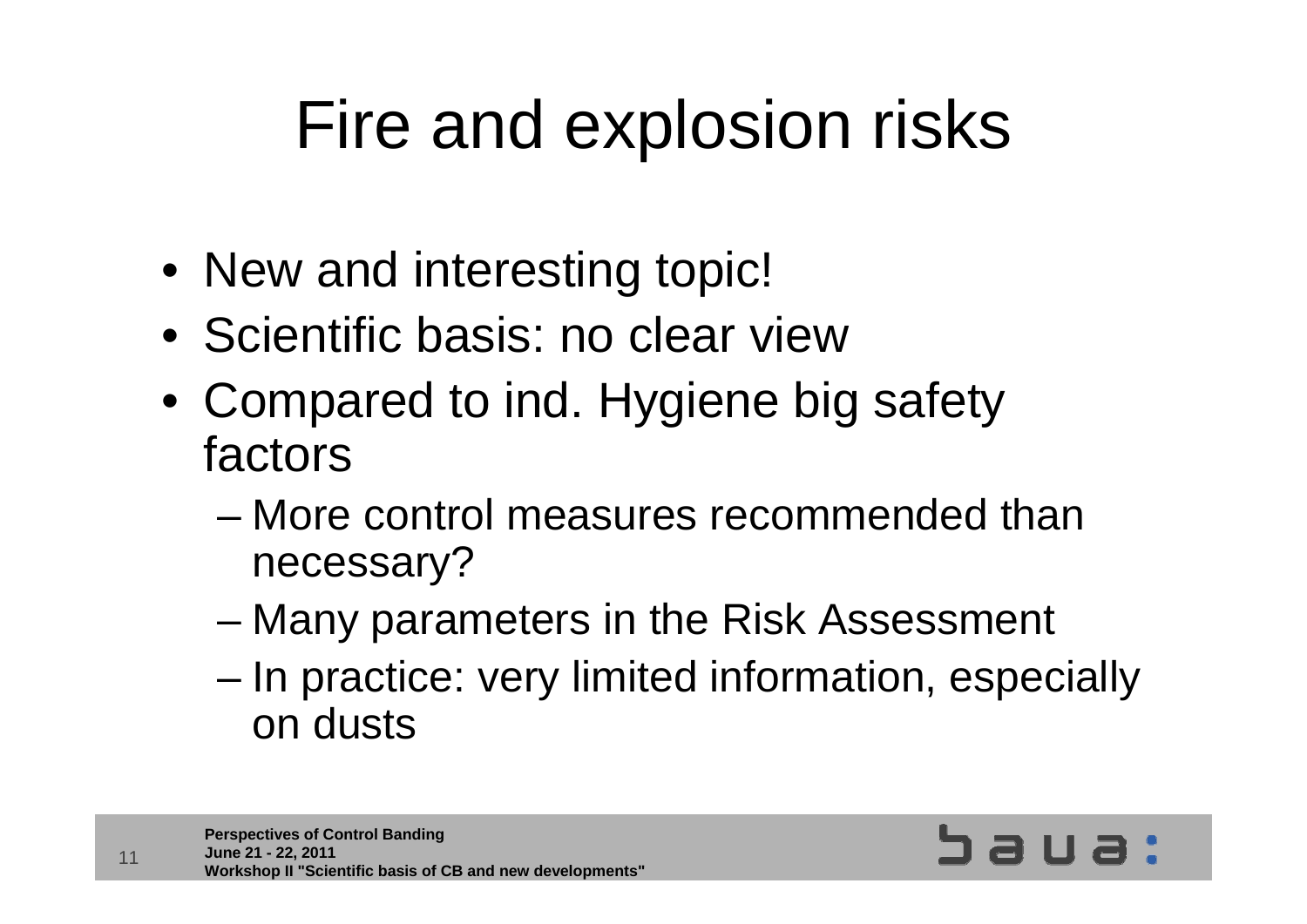#### Fire and explosion – Recommendations

- Review of scientific basis
	- –Especially of guidance on the market
	- – Explosive atmosphere will never have R- nor H-phrases
	- – Look into maintenance operations (=highest risk)

**Workshop II "Scientific basis of CB and new developments"**